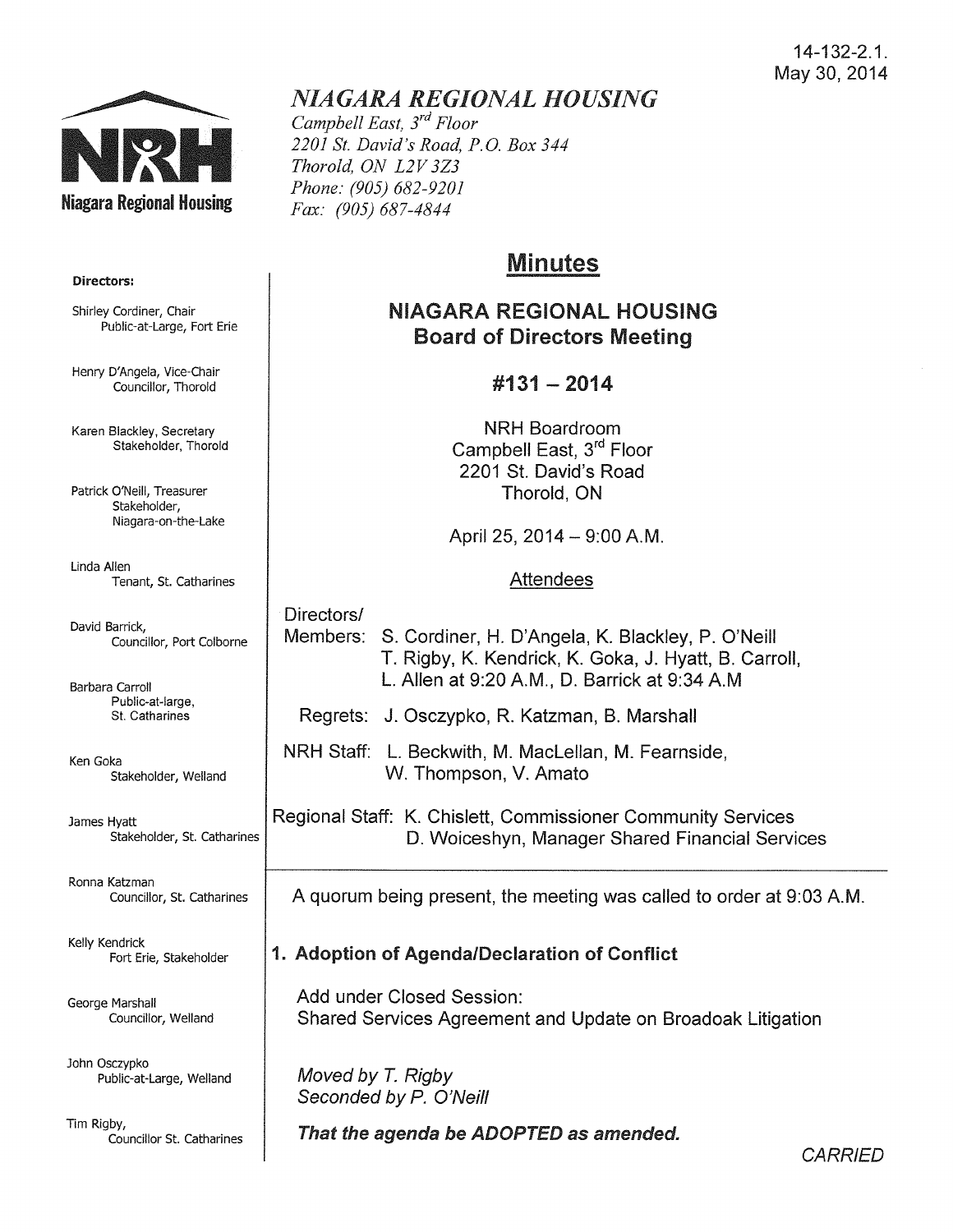No conflicts of interest were declared.

### 2. Approval of Minutes

2.1. Minutes of the March 28, 2014 Meeting

Revised page 1 was distributed.

Moved by P. O'Neill Seconded by J. Hyatt

That the minutes of the March 28, 2014 meeting be ADOPTED.

**CARRIED** 

#### 2.2. Business Arising- Closed Session 9:06A.M.

Moved by J. Hyatt Seconded by P. O'Neill

That the NRH Board of Directors MOVE INTO closed session to consider information of a confidential nature regarding labour relations or employee negotiations- Recruitment, 2014 Job Rates and Shared Services Agreement and for litigation or potential litigation, including matters before administrative tribunals, affecting the municipality or local board concerning an update on Broadoak.

**CARRIED** 

The only staff present were the General Manager and Executive Assistant.

2.2.1. Recommended Recruitment Agency- Report IC 14-131-2.2.1.

Moved by K. Blackley Seconded by P. O'Neill

That the NRH Board APPROVES the recommendation from the NRH Recruitment Committee to retain the services of Feldman Daxon Partners Inc. for the recruitment of the General Manager position.

**CARRIED** 

L. Allen joined the meeting at 9:20A.M.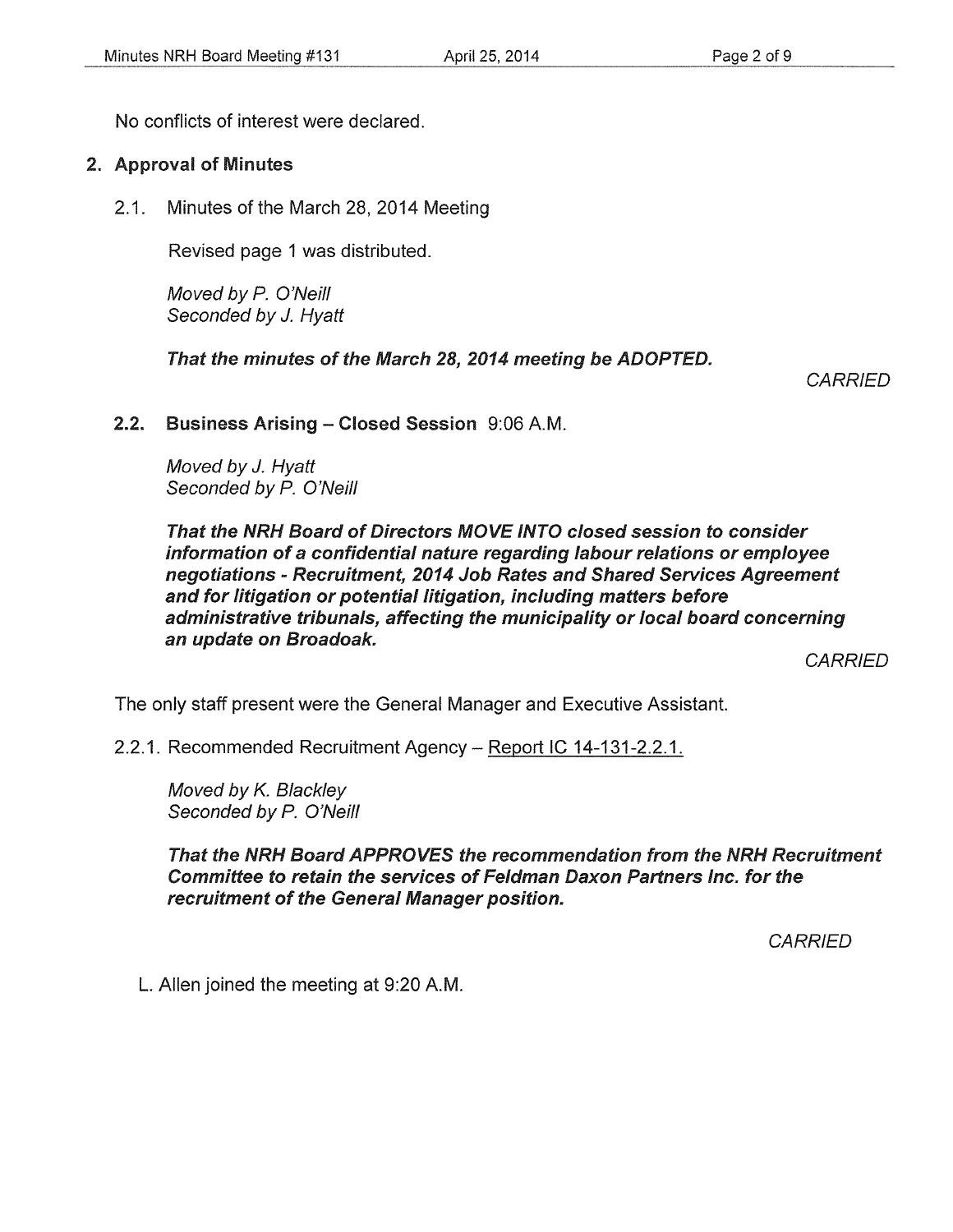## 2.2.2. Revised 2014 Job Rates- Report IC 14-131-2.2.2.

2.2.2.A. Moved by *T.* Rigby Seconded by K. Goka

## That the NRH Board of Directors APPROVES the revised 2014 job rates as recommended by Human Resources for NRH pay grades 1 through 11.

**CARRIED** 

2.2.2.B.

For the next meeting staff was directed to:

- 1. have the Executive Search agency recommend a job rate for Grade 12;
- 2. complete a market survey of comparables and obtain salary ranges.

Action by: L. Beckwith

D. Barrick joined the meeting at 9:34 A.M.

2.2.2.C. Moved by B. Carroll Seconded by K. Kendrick

#### That the Board of Directors APPROVES a full review and update of all job descriptions to ensure better internal alignment as well as appropriate alignment with the external market.

**CARRIED** 

### 2.2.3. Shared Services Agreement- Diagram IC 14-131-2.2.3.

Moved by H. D'Angela Seconded by K. Blackley

#### That the NRH Board of Directors SUPPORTS the direction taken by staff related to the Operational Support Unit.

**CARRIED** 

Staff was directed to conduct a Shared Services Review in Fall 2014.

Action by: GM

#### 2.2.4. Update on Broadoak litigation

K. Kendrick declared a conflict with Micron and left the room. M. Fearnside, Manager Housing Programs joined the meeting. 10:19 A.M. Kelly Kendrick returned to the meeting.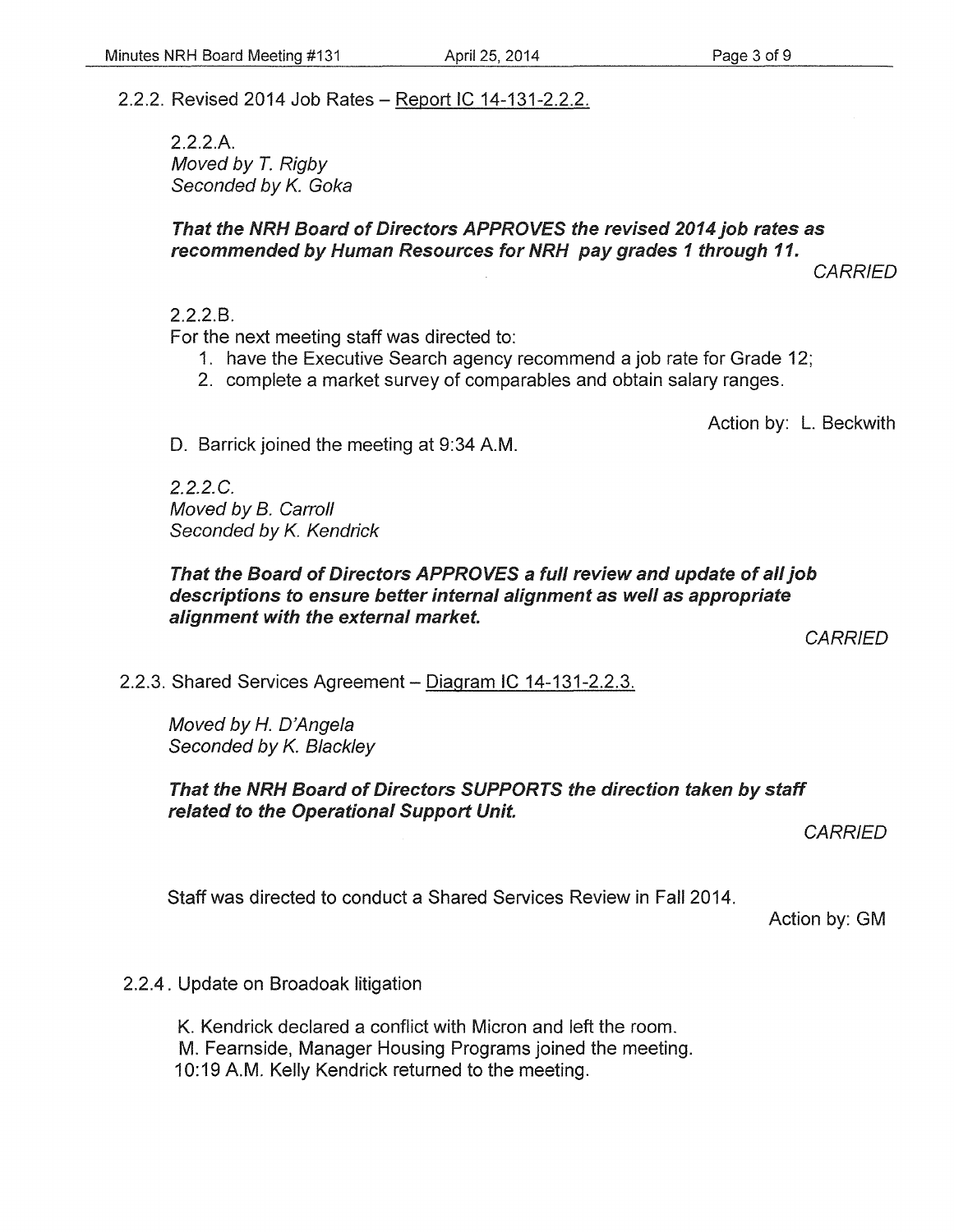2.2.a. 10:22 A.M. Moved by *T.* Rigby Seconded by *P.* O'Neill

That the NRH Board of Directors RISE with report.

**CARRIED** 

2.2.b. Moved by T. Rigby Seconded by J. Hyatt

#### That the NRH Board of Directors APPROVES the holding of a special meeting as soon as legal counsel returns from vacation.

**CARRIED** Action by: L. Beckwith

10:25 A.M.

K. Chislett, M. Maclellan, W. Thompson and D. Mino joined the meeting.

#### 3. Presentation- Service Manager/NRH Roles

The General Manager presented a snapshot of NRH which was set up as a stand-alone not-for-profit corporation without share capital in early 2002. The legislated relationship between the Service Manager (Niagara Region) and Administrator (NRH) was depicted, as well as, the relationship with the Province. The Region has a number of controls over NRH: Operating Agreement, Liaison role of Community Services, governance controls, financial controls, monitoring controls and general controls.

NRH is positioned well to deal with the up-coming challenges such as the expiry of housing provider operating agreements and loss of federal funding as the NRH structure has stakeholders at the Board table.

Staff was directed to provide Council with the same presentation. K. Chislett mentioned that the Commissioner of Corporate Services was preparing a report on this subject and that it might be appropriate to send a copy.

Action by: L. Beckwith

#### 4. Staff Reports

4.1. Quarterly Report to Council - January 1 to March 31, 2014 - Report 14-131-4.1.

Moved by P. O'Neill Seconded by *H.* D'Angela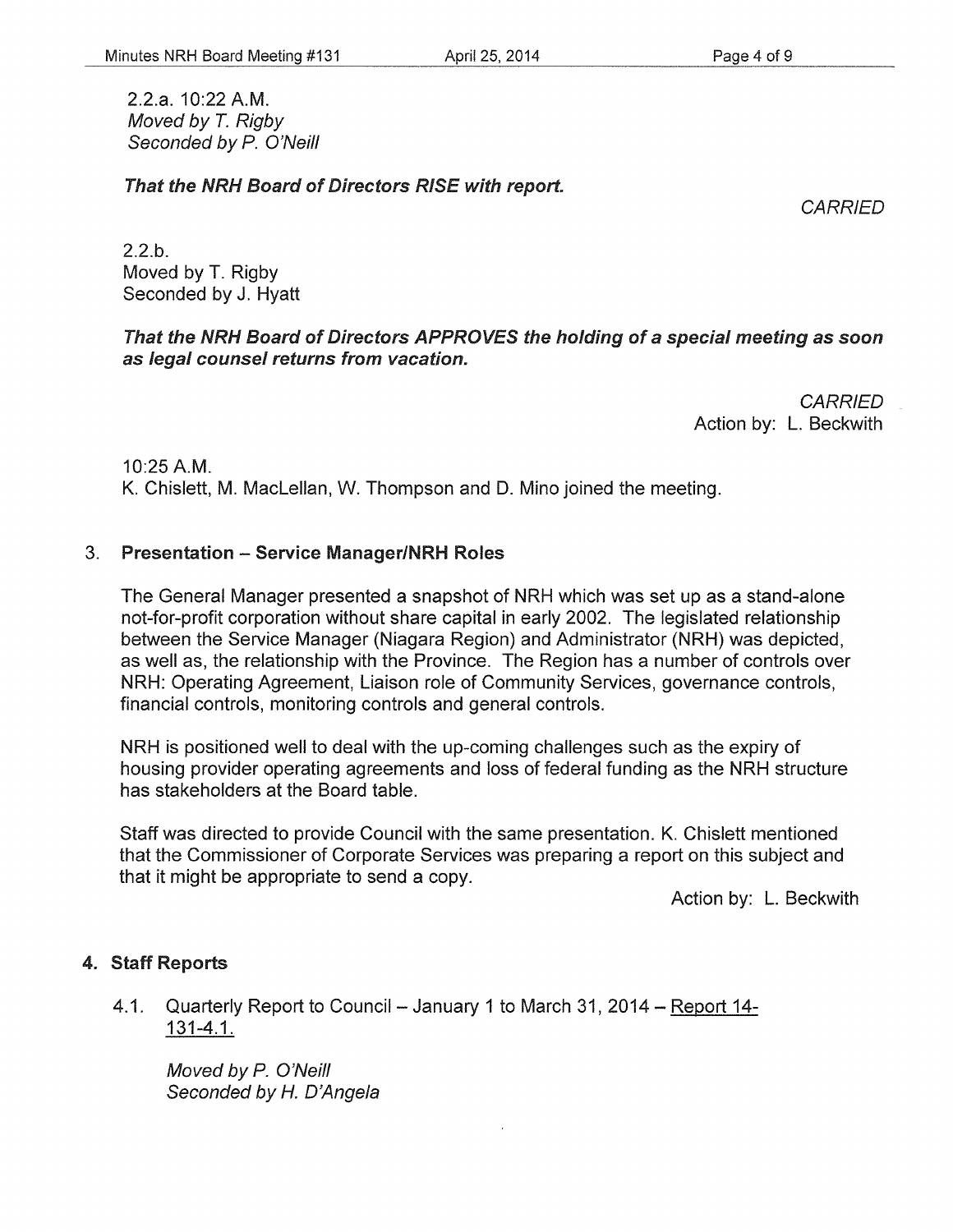1. That the NRH Board of Directors APPROVES report *14-131-4.1.,*  Quarterly Report to Council- January *1* to March *31, 2014:* and,

#### 2. That the report be FORWARDED to the Public Health and Social Services Committee and subsequently to Regional and Municipal Councils for information.

**CARRIED** 

4.2. First Quarter Report to Board of Directors - January 1 to March 31, 2014 -Report 14-131-4.2.

Moved by *K.* Blackley Seconded by *P.* O'Neill

#### That the Niagara Regional Housing Board of Directors APPROVES the *2014*  First Quarter Report to Board of Directors.

**CARRIED** 

4.2.a. Moved by T. Rigby Seconded by J. Hyatt

#### That the Niagara Regional Housing Board of Directors APPROVES Appendix G, Confidential Report on Tenant and Property Incident Claims January to March *2014.*

**CARRIED** 

### 4.3. 2013 Bad Debt Write-Off- Report 14-131-4.3.

Increased instances of misrepresentation of income as well as increased chargebacks for maintenance repairs has resulted in higher than usual bad debt writeoffs.

Moved by *K.* Blackley Seconded by *H.* D'Angela

That the Niagara Regional Housing Board of Directors APPROVES the *2013*  write-off, pursuant to the write-off policy in the amount of *\$286,256.55* for:

- *\$ 8,965.05* early write-offs (deported, deceased and bankrupt); and,
- *\$ 277,291.50* for those former tenant accounts which have been in collection for more than 2 years and have had no activity since December *31st, 2011;* and,

That staff prepare a report on collection services.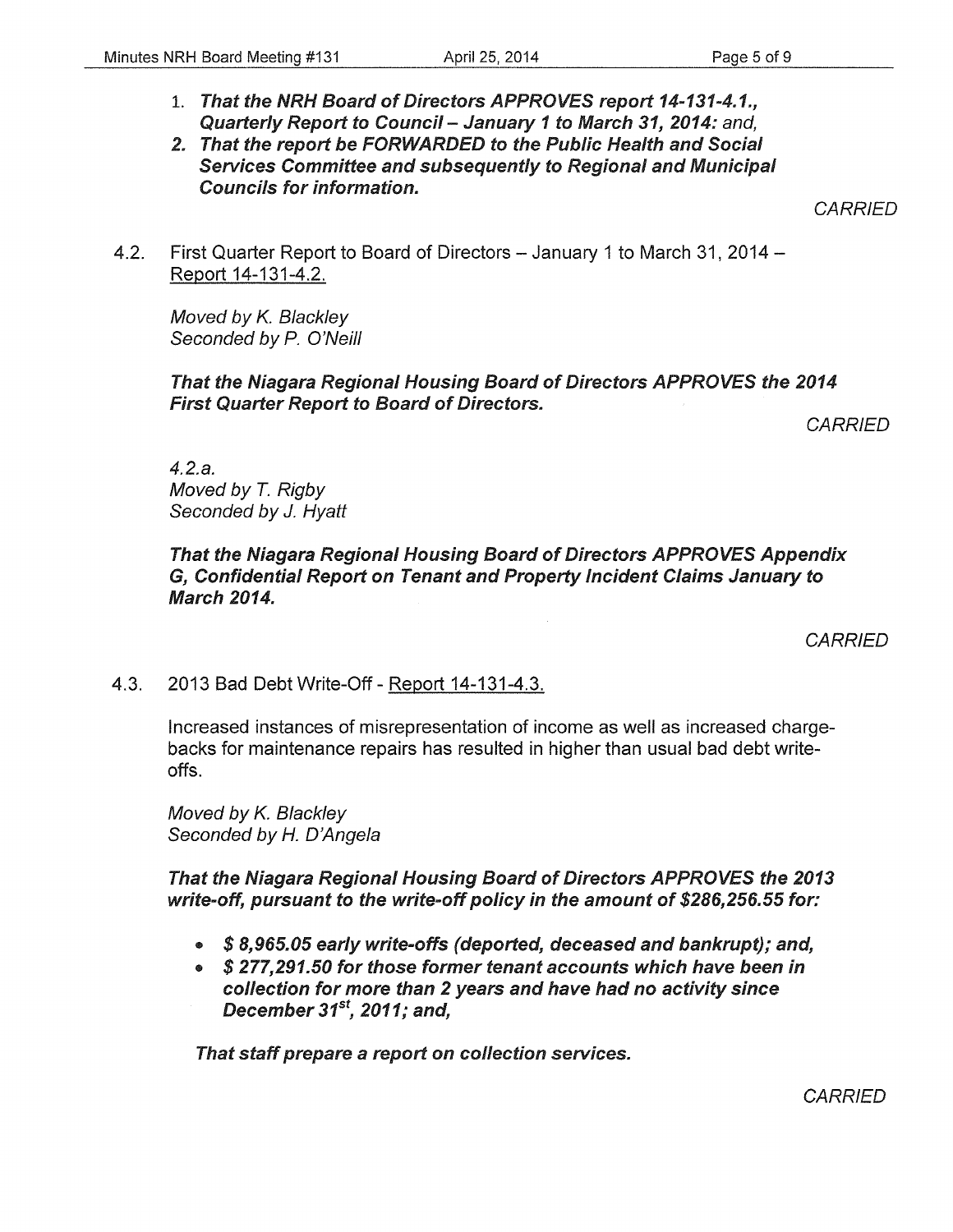4.4. Tenant Insurance- Report 14-131-4.4.

Legislation does not allow NRH to include tenant insurance in rent. Directors discussed possible mandatory insurance options, but recognized challenges in implementing process.

Moved by D. Barrick Seconded by *K.* Kendrick

That the Niagara Regional Housing (NRH) Board of Directors RECEIVES report 14-131-4.4., Tenant Insurance for information.

**CARRIED** 

4.5. NRH Financial Policies- Report 14-131-4.5.

Moved by *L.* Allen Seconded by *K.* Goka

That the Niagara Regional Housing Board of Directors APPROVES the annotated list of updated NRH Financial Policies.

**CARRIED** 

4.6. Policy on the Development and Updating of NRH Policies – Report 14-131-4.6.

Moved by *P.* O'Neill Seconded by T. Rigby

That Niagara Regional Housing Board of Directors APPROVES the revised policy A-1 - The Development and Updating of NRH Policies.

**CARRIED** 

4.7 Housing First Pilot Project- Program Review- Presentation report 14-131-4.7.

M. Fearnside, Manager Housing Programs provided an overview of the pilot program developed in partnership with Community Services, Community Agencies and private landlords. The Housing First program is an approach to help people move quickly from homelessness to their own home by providing supports that enable them to secure and retain housing.

To date, 117 households have participated in the program. Of the 87 currently enrolled, 38% have remained successfully housed 6 months to 1 year and 29% remained housed for over 1 year; The program has allowed participants to focus on improving other areas of their lives such as going back to school, overcoming health and addiction challenges, and escaping unsafe living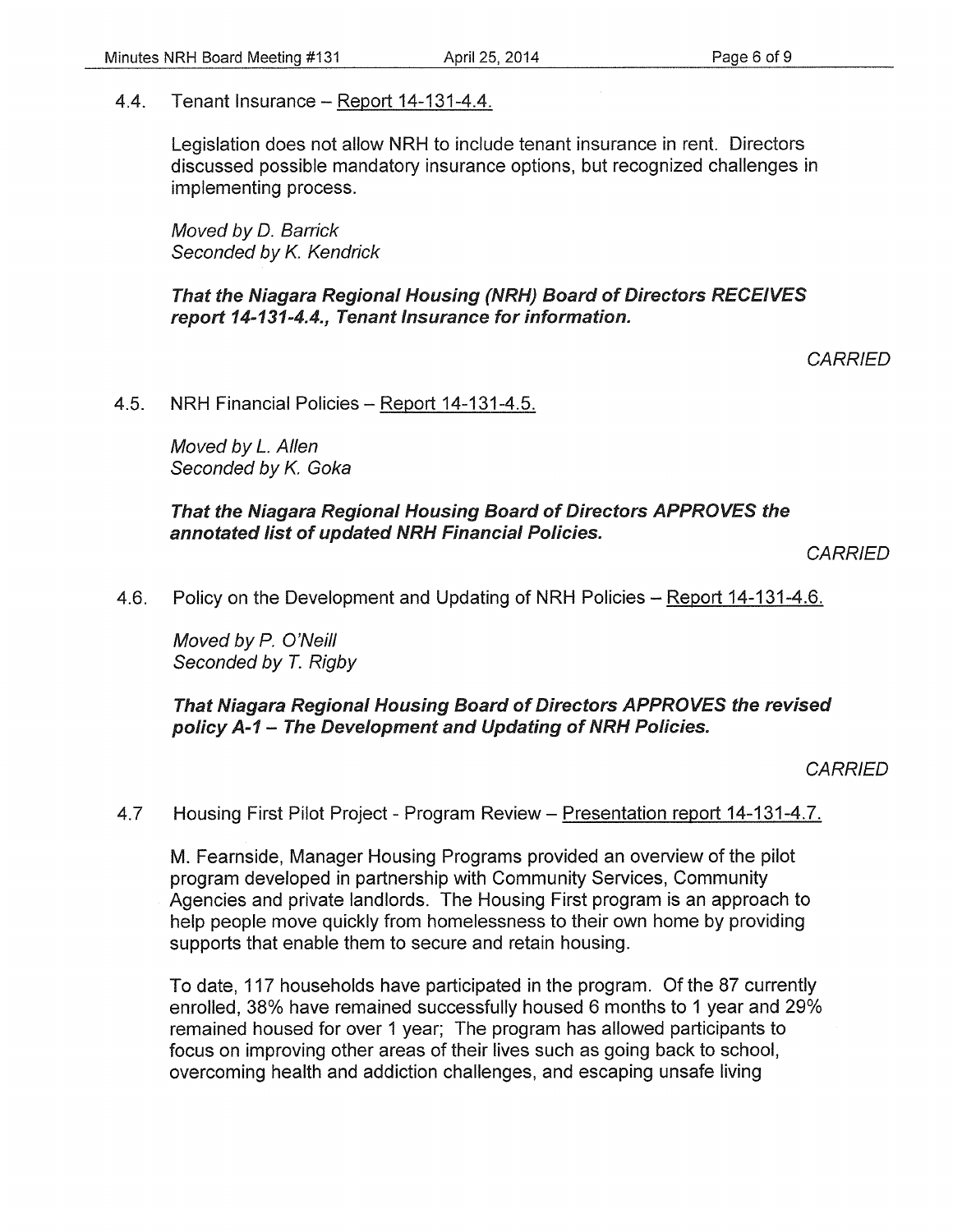conditions. A survey conducted with the participants indicated that 94% believed their lives had improved since participating in this program; Community Agencies indicated that they saw improvements in their clients Health, social interactions, personal safety and life skills.

#### 4.8. Fitch Street Update- Presentation report 14-131-4.8.

M. Maclellan, Manager, Housing Operations asked for the Board's comments on the new video. The building is almost complete (94%), but a few minor details need to be performed before the building can be considered substantially complete.

The new building is expected to exceed the building code by 40% for heating requirements, expected to be Leadership in Energy & Environmental Design (LEEDS) certified. There will be no impact on tax base as the rents will carry the building expenses.

Chair Cordiner thanked staff and the Fitch Street Design Committee for their work.

Staff was directed to forward the video to PHSS

Action by: M. Maclellan

#### 5. New Business

There was no other new business.

#### 6. General Manager's Report

6.1 Financial Statements as at March 31, 2014

Financial Statements were distributed.

Moved by T. Rigby Seconded by K. Blackley

#### That the Niagara Regional Housing Board of Directors APPROVE the Financial Statements as at March 31, 2014.

**CARRIED** 

6.2. Office Renovations

The General Manager advised that the cost of renovations to office in order to accommodate additional staff would be just over \$30,000.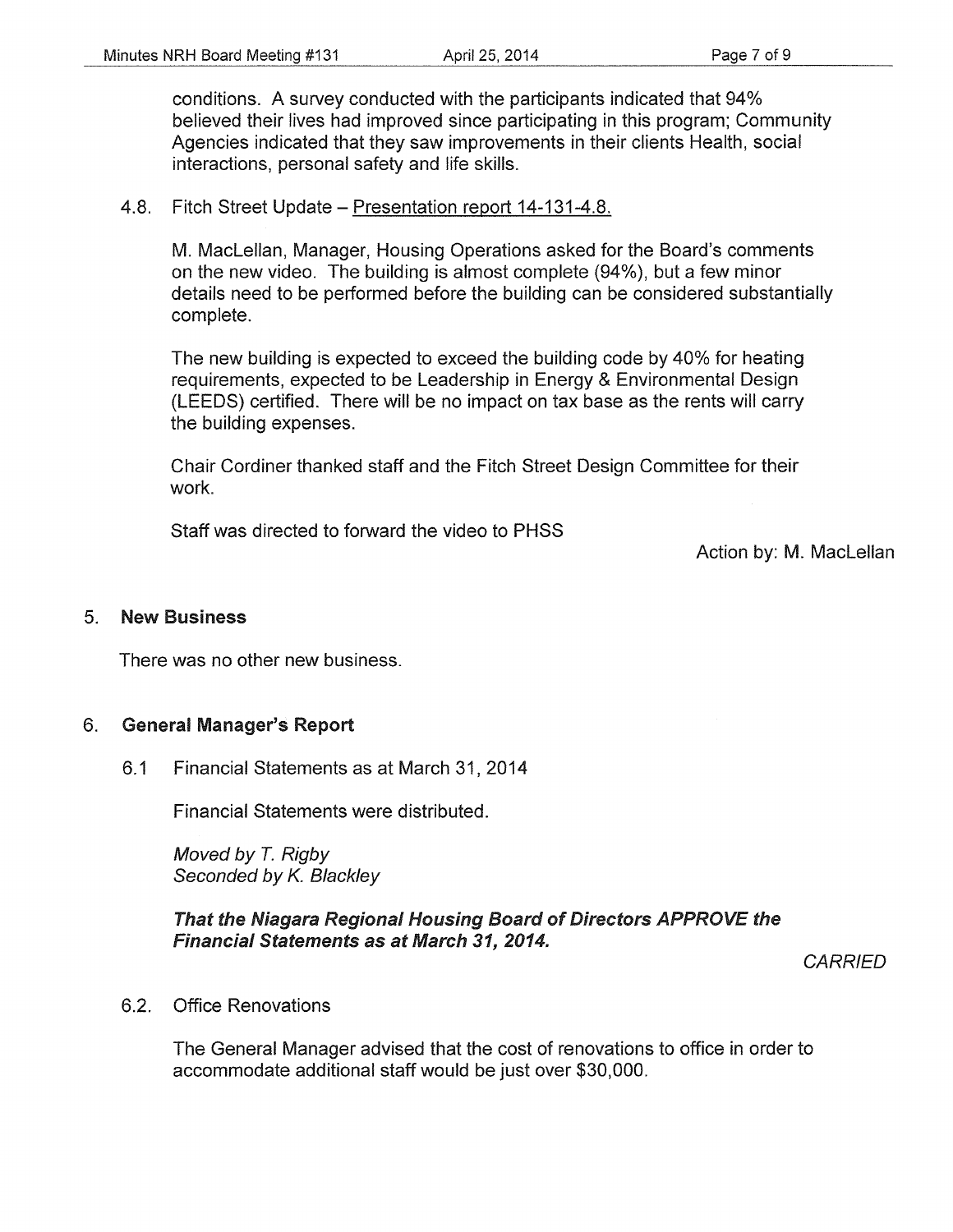## 7. Committee Reports

- 7.1. Executive Committee, S. Cordiner, Chair Minutes of the October 21, 2013 meeting were provided for information.
- 7.2. Tenant Advisory Group (TAG) Minutes of the December 11, 2013 TAG meeting were provided for information.

Moved by *T.* Rigby Seconded by *K.* Kendrick

That the NRH Board of Directors RECEIVES the committee reports noted above.

## 8. For Information

**CARRIED** 

8.1. Action Items from Previous Meetings

#### Correspondence/Media

8.2. Brock students assess age-friendliness of downtown St. Catharines, April 16, 2014, Brock Media

Moved by H. D'Angela Seconded by *K.* Goka

That the NRH Board of Directors RECEIVES media item 8.2., Brock students assess age-friendliness of downtown St. Catherines.

**CARRIED** 

9. Other

There was no Other business.

10. Next Meeting

Friday, May 30, 2014 Regular Meeting at 9:00A.M. Common Room, Fitch East (new building) 235 Fitch Street Welland